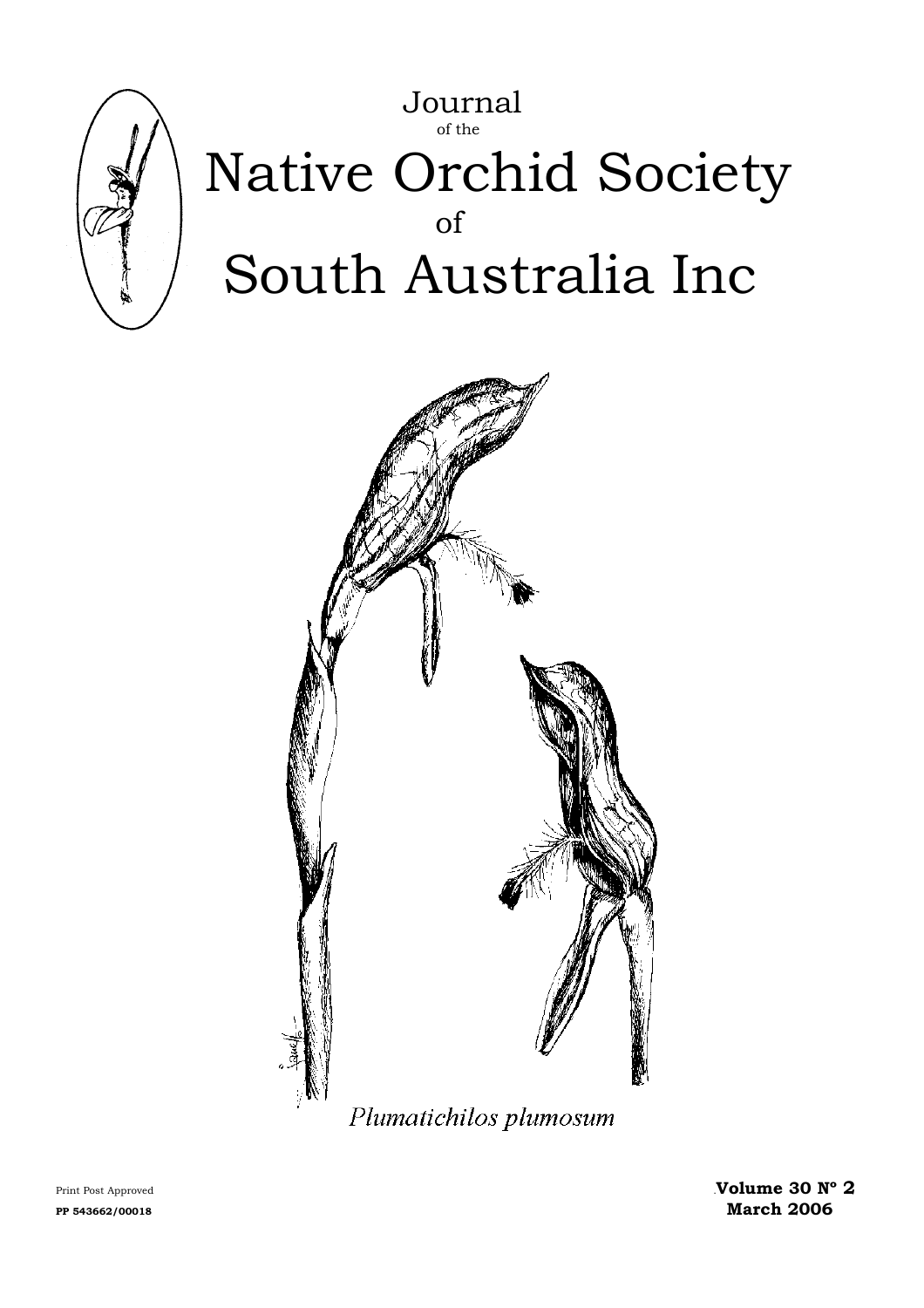# **NATIVE ORCHID SOCIETY OF SOUTH AUSTRALIA POST OFFICE BOX 565 UNLEY SOUTH AUSTRALIA 5061**

*The Native Orchid Society of South Australia promotes the conservation of orchids through the preservation of natural habitat and through cultivation. Except with the documented official representation of the management committee, no person may represent the Society on any matter. All native orchids are protected in the wild; their collection without written Government permit is illegal.* 

Bob Bates: Cathy Houston Telephone 8251 5251 telephone 8356 7356

#### **VICE PRESIDENT** Bodo Jensen

#### **COMMITTEE**

John Bartram Bill Dear

David Hirst Peter McCauley 14 Beaverdale Avenue **ASSISTANT TREASURER** Windsor Gardens SA 5087 Bill Dear Telephone 8261 7998 telephone 8296 2111 Email [hirst.david@saugov.sa.gov.au](mailto:hirst.david@saugov.sa.gov.au) mobile 0414 633941

#### **LIFE MEMBERS**

Mr R. Hargreaves† Mr D. Wells Mr H. Goldsack† Mr G. Carne Mr R. Robjohns† Mr R Bates Mr J. Simmons† Mr R Shooter Mr. L. Nesbitt Bill Dear

### **PRESIDENT SECRETARY**

Malcolm Guy **Brendan Killen** 

#### **EDITOR TREASURER**

**Conservation Officer:** Thelma Bridle **Registrar of Judges:** Reg Shooter Field Trips Coordinator: Trading Table: Judy Penney **Tuber bank Coordinator:** Malcolm Guy telephone 8276 7350 **New Members Coordinator:** Malcolm Guy telephone 8276 7350

# **PATRON Mr L. Nesbitt**

*The Native Orchid Society of South Australia, while taking all due care, take no responsibility for loss or damage to any plants whether at shows, meetings or exhibits.* 

*Views or opinions expressed by authors of articles within this Journal do not necessarily reflect the views or opinions of the management committee. We condone the reprint of any articles if acknowledgment is given* 

**Journal Cost \$2. per issue. Family or Single Membership with subscription \$17.00** 

Front cover from an original drawing by Jane Hutchinson. Used with her kind permission.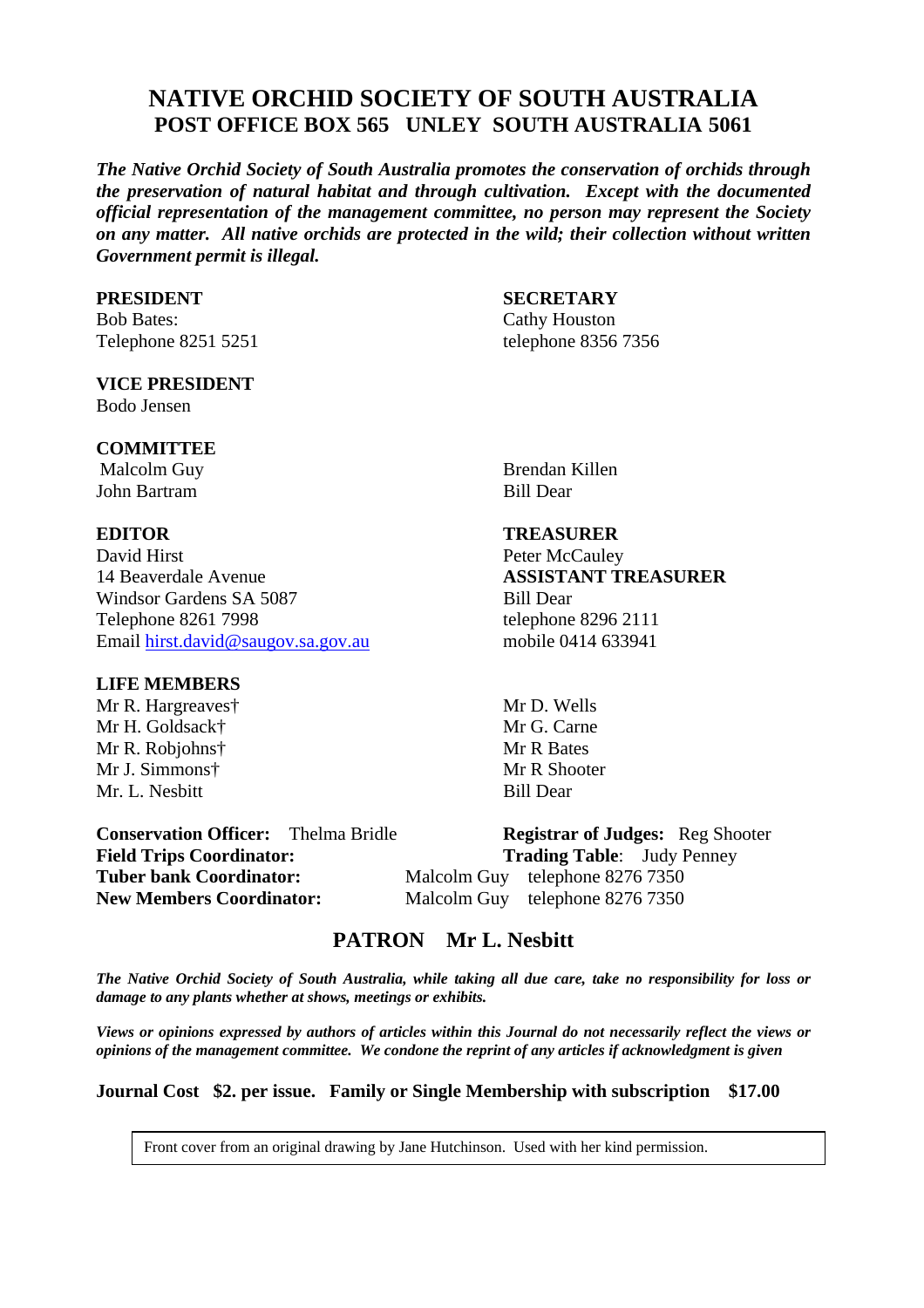

# **JOURNAL OF THE NATIVE ORCHID SOCIETY OF SOUTH AUSTRALIA INC.**

**MARCH 2006 VOL. 30 NO 2** 

| <b>CONTENTS THIS JOURNAL</b>                                           |                  |      |  |  |  |
|------------------------------------------------------------------------|------------------|------|--|--|--|
| <b>Title</b>                                                           | Author           | Page |  |  |  |
| <b>Diary Dates</b>                                                     |                  | 10   |  |  |  |
| <b>February Meeting</b>                                                |                  | 11   |  |  |  |
| For Your Information – NOSSA News                                      |                  | 12   |  |  |  |
| How it is Done                                                         | Reg Shooter      | 13   |  |  |  |
| Historical article: 'Before there was NOSSA'                           | <b>Bob Bates</b> | 14   |  |  |  |
| <b>ORCHID GRID - 7 March 2006</b>                                      | Les Nesbitt      | 14   |  |  |  |
| Oligochaetochilus despectans monitoring experiment in the mid-north of |                  |      |  |  |  |
| South Australia, 2005                                                  | Thelma Bridle    | 15   |  |  |  |
| Two new Spider Orchids for South Australia                             | <b>Bob Bates</b> |      |  |  |  |

# **NEXT MEETING 28 MARCH 2006**

**Tuesday, 28 March,** St Matthew's Hall, Bridge Street, Kensington. Meeting starts at 8:00 p.m. Doors to the hall will be open from 7:15 p.m. to allow Members access to the Library and trading table.

The evening begins with the AGM.

The speaker for the meeting is Heather Fishlock on the Chelsea Flower Show.

### **DIARY DATES**

**Sat. & Sun. 16-17th Sept** Spring Show **Sunday 3rd December** Xmas BBQ

**Friday 26<sup>th</sup> May** Annual Dinner at the Buckingham Arms

#### **NEXT COMMITTEE MEETING**

**Wed, 5th April** at the home of **Bodo Jensen.** Meeting commences at 7:30 p.m.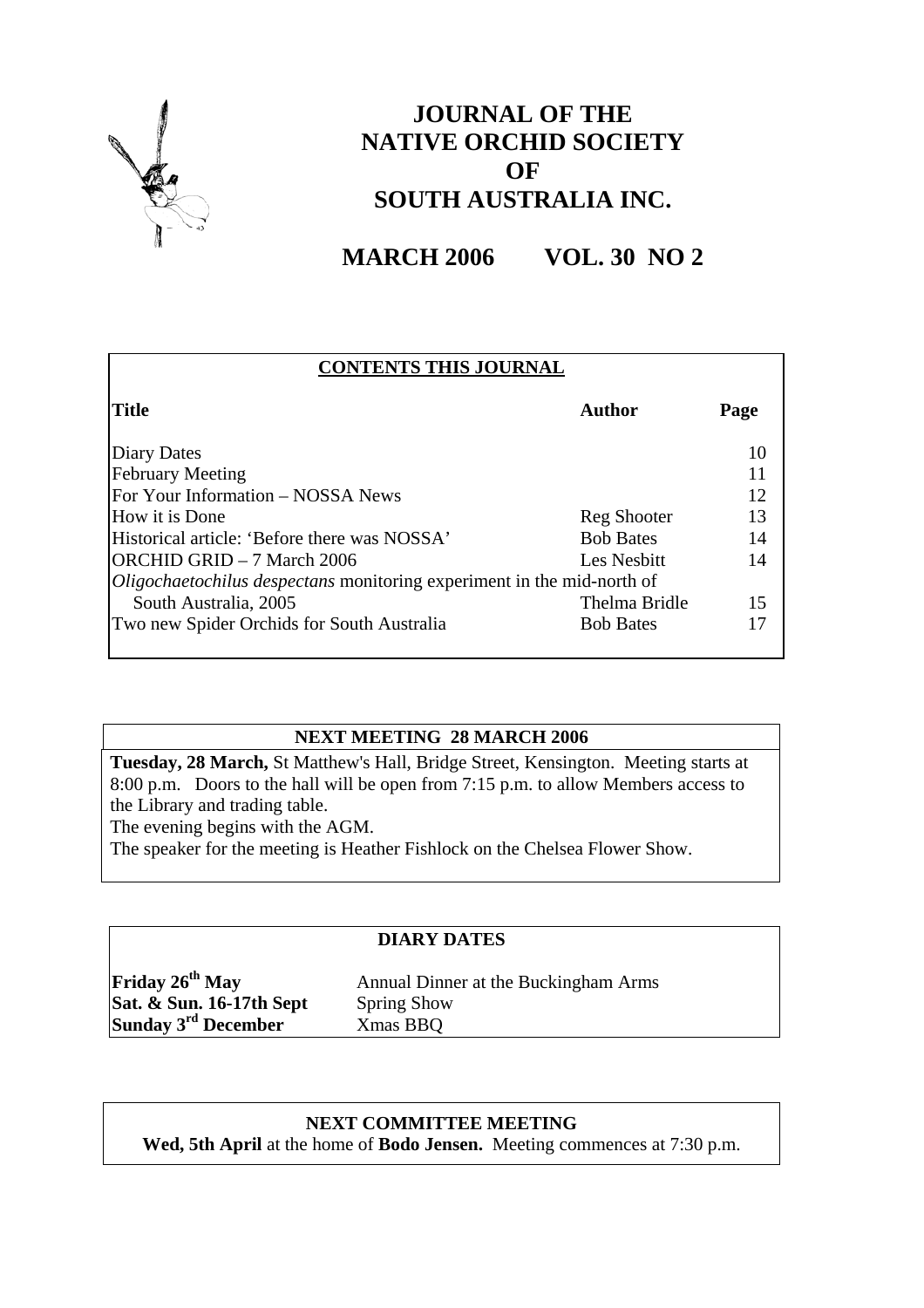FEBRUARY MEETING Plants Benched

#### **Epiphyte species**

*Dockrillia cucumerina* 

### **Epiphyte hybrid**

*Sarcochilus* Melba *Dendrobium* Kenny Green *Dendrobium* Violet Yamagi

#### **Terrestrial species**

*Genoplesium rufum* 

There were no terrestrial hybrids

### **Judging results**

### **Epiphyte species**

1st *Dockrillia cucumerina g*rown by Noel Oliver No  $2^{nd}$  or  $3^{rd}$ 

### **Epiphyte hybrid**

1<sup>st</sup> Dendrobium Violet Yamaji grown by Russell Job & Edda Viskic

2<sup>nd</sup> *Dendrobium* Kenny Green grown by Russell Job & Edda Viskic

 $3<sup>rd</sup>$  *Sarcochilus* Melba grown by Noel Oliver

#### **Terrestrial species**

*Genoplesium rufum* grown byLes Nesbitt

#### **Plant of the night**

*Dendrobium* Violet Yamaji grown by Russell & Edda Viskic

#### **Popular vote results**

**Terrestrial species**  *Genoplesium rufum* grown by Les Nesbitt **Epiphyte species**  *Dockrillia cucumerina* grown by Noel Oliver **Epiphyte hybrids**  *Dendrobium* Violet Yamaji grown by Russell Job & Edda Viskic

Commentary provided by Noel Oliver

# February Speaker

Les Nesbitt gave a presentation outlining his grant funded work on growing *Caladenia tentaculata*. Les had tried growing these fungus dependent plants many years ago but because of the high failure rate settled to growing greenhoods instead. Recently Les has ventured once again into growing *C. tentaculata* with outstanding results. Very few of us were aware of the effort that Les had put into this project nor the scope of it. It is hoped an article by Les on the subject will be published in a future issue of the journal.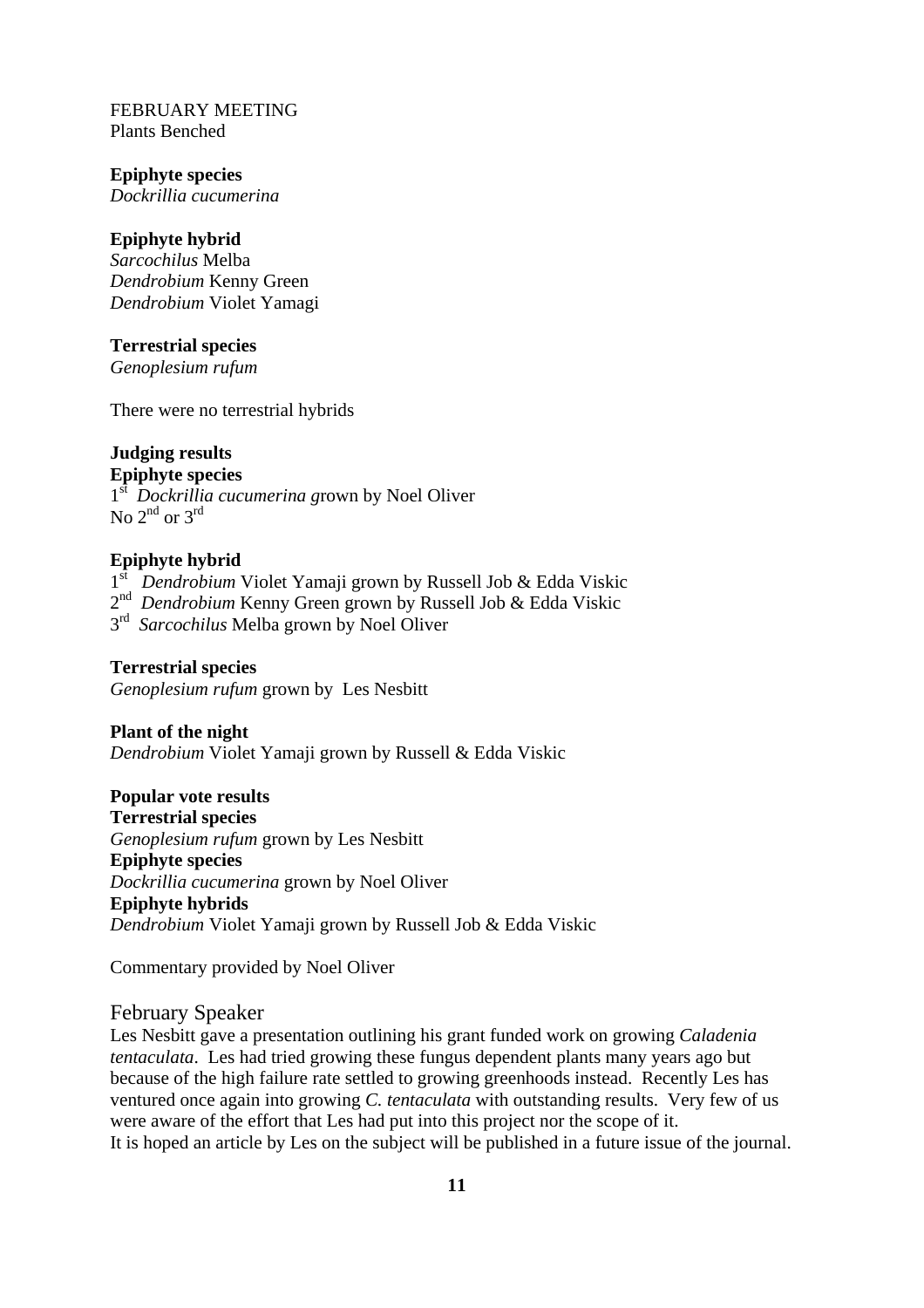# **FOR YOUR INFORMATION - NOSSA NEWS**

# **The NOSSA Orchid of the Year**

At each meeting throughout the year, starting with the November meeting  $\&$  finishing with the October meeting of the following year the best orchid of the month is chosen by the judges & will be assessed by each of the judging panel. A point score out of 100 will be given by each judge, & placed in an envelope for that month, before the conclusion of the meeting.

At the end of the year i.e. the October meeting, the envelopes will be opened  $\&$  each months points totalled & averaged out. Thus giving an orchid with the highest point score being the eventual winner of the perpetual trophy.

As an example say the best orchid in August is *Dendrobium* Anne's Rainbow Surprise, there were 6 judges eligible to vote, points given were;

440 total divided by the number of judges 6=72.857 average for that month. The same procedure is adopted for each month; with varying totals & the number of judges could vary each month.

By the time the 10 months are worked out this way to 3 decimal points only a very slight chance that there would not be an overall winner.

# FIELD TRIP PLANNING MEETING

SUNDAY APRIL  $2<sup>nd</sup>$  4:30pm Bring a casserole/salad to share for tea at the Presidents 38 Portmarnock St, Fairview Park AND STUDY GROUP (*Oligechaetochilus*) Coordinator: Susan Secomb

# **ANNUAL DINNER**

The Annual Dinner of the Society will be held on Friday  $26<sup>th</sup>$  May at the Buckingham Arms Hotel, 7p.m. This is always a very enjoyable night so come along and join in the evening. The menu will be the same as usual, i.e. smorgasbord. The cost is \$21 per head (\$19 for seniors). A deposit of \$5 per head will be required at least one week before the event, so early notice is here given so that members can make arrangements to get their money to the Treasurer.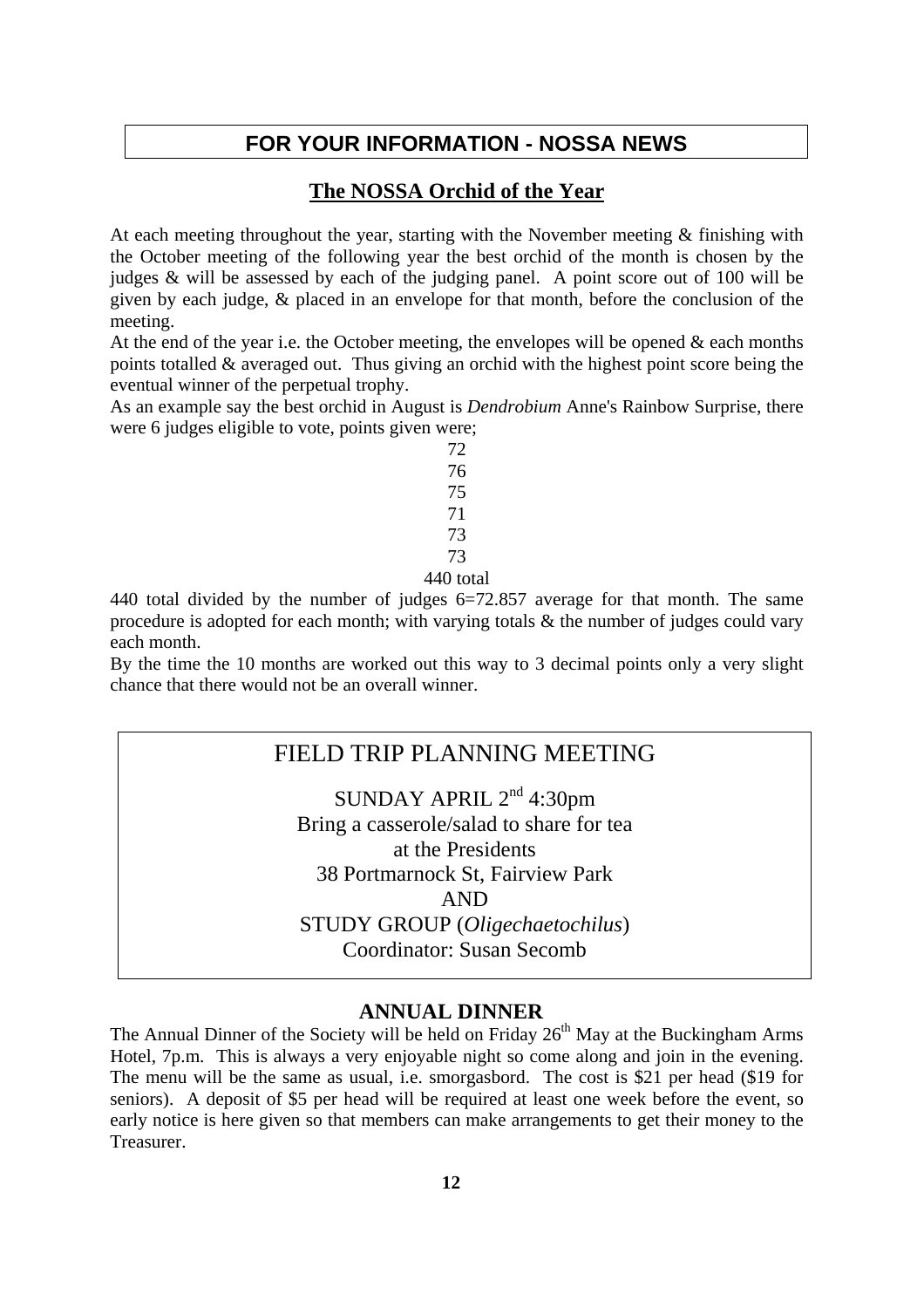### **How it is Done Reg Shooter**

At this time of the year there are not a lot of Australian Native orchids in flower neither terrestrials nor epiphytes. This was evident at the February meeting when only a total of five plants were benched. One of these was *Sarcochilus* Melba & that was flowering 'out of date'. *Sarcochilus* usually flower late spring to early summer. *Sarco.* Melba produces the largest flowers in that genus. It is a primary hybrid between *Sarco. hartmannii & Sarco. falcatus* registered in 1966 so its been around for some time neither of the species have especially large flowers but by using selected clones some really large flowers have been produced. One that springs to mind is a clone called *Sarco*. Melba '50cent' with flowers as big as a 50cent piece. The plant that Noel Oliver exhibited at the meeting was not quite that large but it did carry one erect raceme of 23mm wide white blooms with a diffusion of maroon in the centre.

Noel also benched a *Dockrillia cucumerina* this is an interesting orchid in as much as its leaves resemble little gherkins, hence the species name, so much so that if they were to be taken of the plant and served in a salad it would be difficult to identify them.(at least until you bit one). Noel grows this plant very well hanging in his shadehouse throughout the year (The plant not Noel). The flowers are creamy white the segments are twisted and produced on short 5cm racemes in groups of 2 to 10. It is not the easiest orchid to maintain in a collection for long unless ideal conditions are provided. They resent disturbance and once established on a mount of hardwood enjoy bright light, air movement & humidity keeping them dry during the winter months.

Russell Job & Edda Viskic brought in the two plants that attracted the members. They were not Australian orchids but Australasian hybrids. Meaning they had at least some Australian species in their makeup. *Dendrobium* Kenny Green is a crossing of *D*. Aussie Green x *jonesii* and *D*. Violet Yamaji (voted flower of the night & popular vote choice) a crossing of *D*. Midnight x *spectabile.* This hybrid has quite large infusions of the Australian Natural hybrid *D*. x Superbiens in its background that was probably responsible for the subtle lilac colouring in the labellum of the large pristine white open starry flowers of this attractive hybrid. Because of the many infusions of tropical species in the makeup of these orchids they do require a little more coddling than the shadehouse conditions most of our natives thrive under.

From the Summer Orchid Information Newsletter from Hills District Orchidswebsite of David Banks; **[davidpbanks@veritel.com.au](mailto:davidpbanks@veritel.com.au)**

**Victorian International Orchid Fair**: (Friday to Sunday)  $19^{th}$ ,  $20^{th}$ ,  $21^{st}$  May 2006 The third VIOF will be held at St SAVA Church Hall, 212 Diamond Creek Road, Greensborough, on Friday  $19<sup>th</sup>$ , Saturday  $20<sup>th</sup>$  and Sunday  $21<sup>st</sup>$  May 2005. The Fair will feature twenty displays and trade stands by many of Australia's leading orchid nurseries and stockists.

For further details please contact Bill & Jan Miles on 03 5345-6387 or email: [miles@netconnect.com.au](mailto:miles@netconnect.com.au) and website [www.orchidfair.com.au](http://www.orchidfair.com.au/)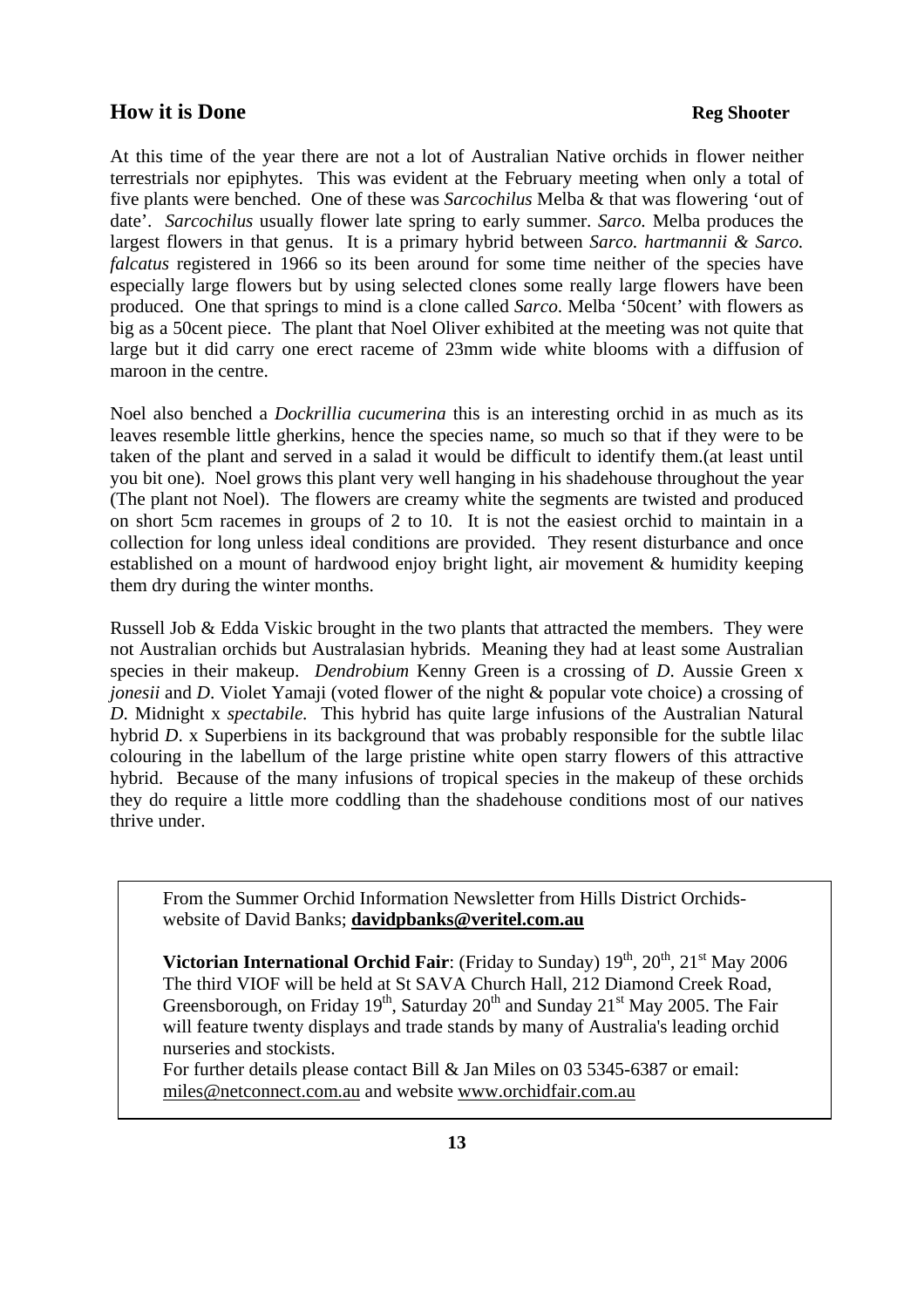# **Historical article: 'Before there was NOSSA' Bob Bates**

Before there was NOSSA there was "*The Australian Native Orchid Study Group of South Australia" …….* 

This group of native orchid enthusiasts first met at 33 Welwyn Rd Manningham on November 6<sup>th</sup> 1968. About a dozen people were present but we do not know who they all were … *Harold Goldsack* who was NOSSA's first life member, was an apology. *Ray Nash* proposed the name for the group. *Vera Cruickshank* author of a book on wildflowers of the Adelaide Hills was there as were *N. George and Miss C George, John and Jim Kruyssen* and six others*.* 

At the next meeting *Mrs Pat Foreman* author of a book on South Australian orchids joined up with her husband, as did Mr G Sargent and Mr and Mrs Martin.

Meetings were held in members' homes and an average of 15 people attended in 1969. During 1969 the following became members: *Syd Monkhouse, C. England, J. Lewis, Mr and Mrs Nicky Zurcher, H. Stocker, S & D Johnston, Janice Bendt, Mr Earle, B. Theobald, Clive Marsden, Murray Rohrlach and A. Kirtland.* How many of those names are familiar to us nearly forty years later!

Like NOSSA they had regular field trips (mostly local), published a newsletter and had speakers including *Jack Warcup, Warren Bonython* of the Conservation Society, *Alwyn Clements* of the Natural History Society, *Harold Goldsack* and *Noel Lothian* at that time Director of the Adelaide Botanic Gardens. Most of the above also spoke to NOSSA years later or were members or in the case of Noel, patron of our society, or in the case of Alwyn, father of Mark Clements one of Australia's top orchid experts.

Interstate members included Bill Murdoch after whom the Bill Murdoch trophy is named. At various times the group was affiliated with OCSA and ANOS Australia.

In 1970 their name changed to the "*Australasian Native Orchid Club of SA"* and meetings began to be held in the Lutheran Church Hall at Greenacres. Sadly membership dropped to only 14 by the middle of 1971 and at the annual general meeting of that year they were unable to raise a quorum and the group folded.

I would love to hear from anyone who attended meetings of this forerunner of NOSSA. Perhaps someone could give a reason as to why the group was unsuccessful while just ten years later NOSSA had over 200 members.

# **ORCHID GRID – 7 March 2006 Les Nesbitt**

Nothing much to report about the grid so far this year. Only one *Dipodium roseum* flowered in the grid this past summer. It was in a different location to those that flowered the previous summer. No new orchid leaves have appeared. The grid has not been slashed this summer because my mower has been playing up and there have been other more urgent priorities. All trees in the grid have been cut down except for the two native cherries and several seedling golden wattles that will be allowed to remain.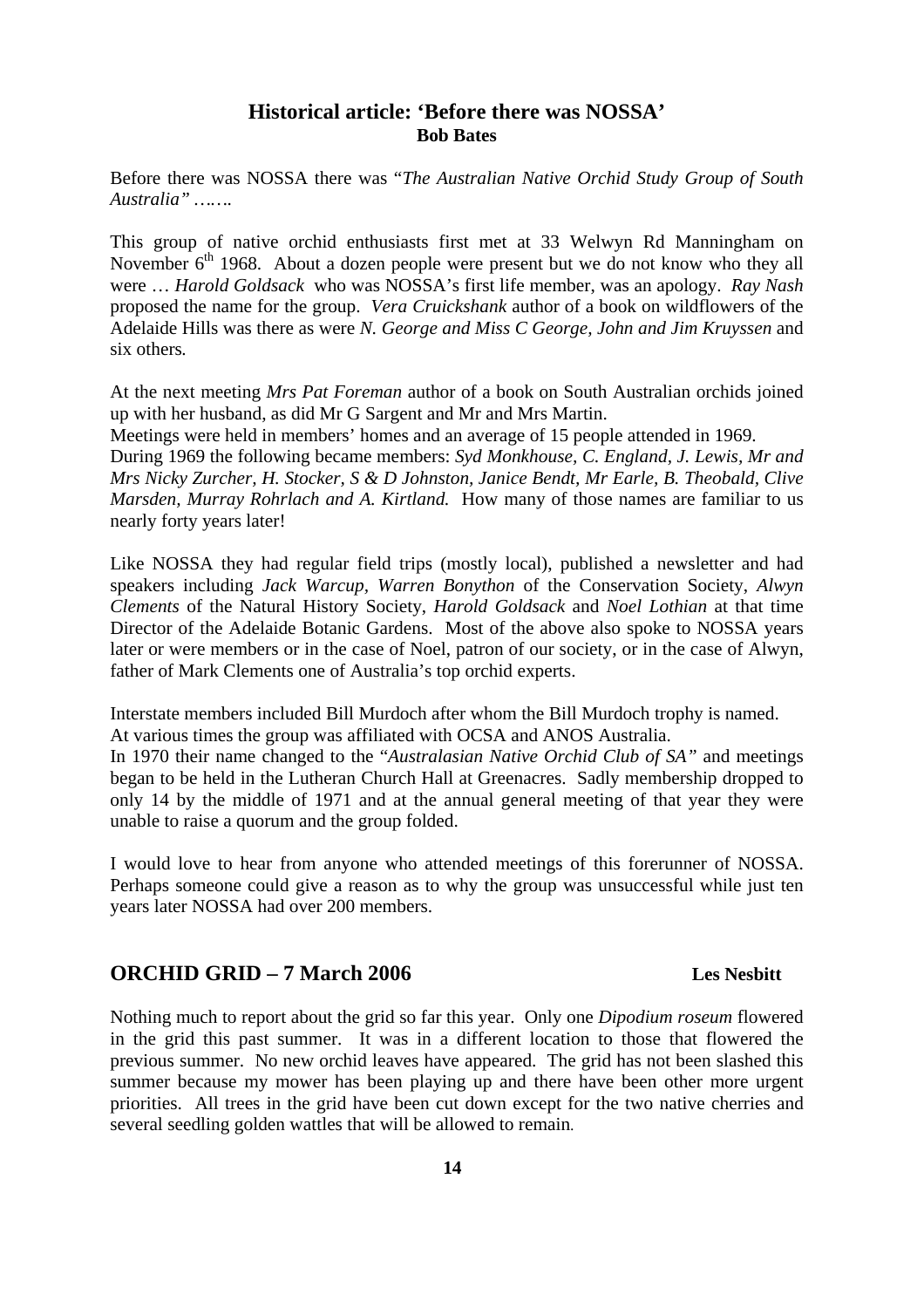# *Oligochaetochilus despectans* **monitoring experiment in the mid-north of South Australia, 2005 Thelma Bridle**

*Oligochaetochilus despectans*, the lowly greenhood, is a small terrestrial, 'rufa' group species found in the dry Mid-North of South Australia. The same species also occurs scattered in drier regions of Victoria and in NSW near the Victorian border (D Jones pers comm. to R Bates 2006).

It can realistically only be located in the winter months, when a ground hugging rosette of 10-15 leaves can be identified on shallow, sparsely vegetated hard soils in open peppermint gum woodland.

Two to six translucent flowers with brown stripes on The galea and brown/grey markings open in succession. On 5-8cm stems, they hang close to the ground with the lateral sepals touching similarly coloured soil. The rosette is withered by flowering time (Nov-Jan in SA), late for a dryland orchid species. The pollinator is unknown. Seedpods develop with an upright pedicel and ripen Jan-Mar.



DEH/NOSSA conduct annual surveying for new populations and extensive monitoring of *O.*  d*espectans* at 3 mid-north sites. The following brief

report covers an experiment Phil and I set up in the interest of learning more about the species. For further details or the full 2005 report, please contact me.

The Heritage block at Koolunga has been fenced and ungrazed for the past 40years. Natural vegetation at the site is good with many flowering plants and shrubs. *O. despectans* tend to grow under young golden wattles amongst peppermint gums. There are several other native orchid species eg. *Diplodium robustum, Linguella nana, Arachnorchis toxochila, Thelymitra megcalyptra.* Invasion of wild oats from surrounding agricultural land is increasing.

Part of the paddock at Mount Bryan, where *O despectans* grow has been fenced from grazing since 2001 and native vegetation is returning. Noticably, the uncommon *Calocephalus citreus* (lemon beauty heads) has returned to the site. This species is also found in Peppermint Gully in a paddock not used for grazing for several years, but not on the property mentioned in this report as a monitoring site, which is still subject to light grazing during the lambing season.

White-winged choughs and apostle birds are always seen at the Mount Bryan and Peppermint Gully sites and they attend our progress through the paddocks. Fortunately they do not dig up orchid tubers, as such birds do in Victoria, although both species are ground foragers. A few kangaroos are usually seen on the Mount Bryan block and also at Koolunga but their grazing does not seem detrimental to the orchids.

Thanks to the landholders at Mount Bryan, Peppermint Gully and Koolunga for allowing us regular access to their properties and giving permission to carry out orchid monitoring.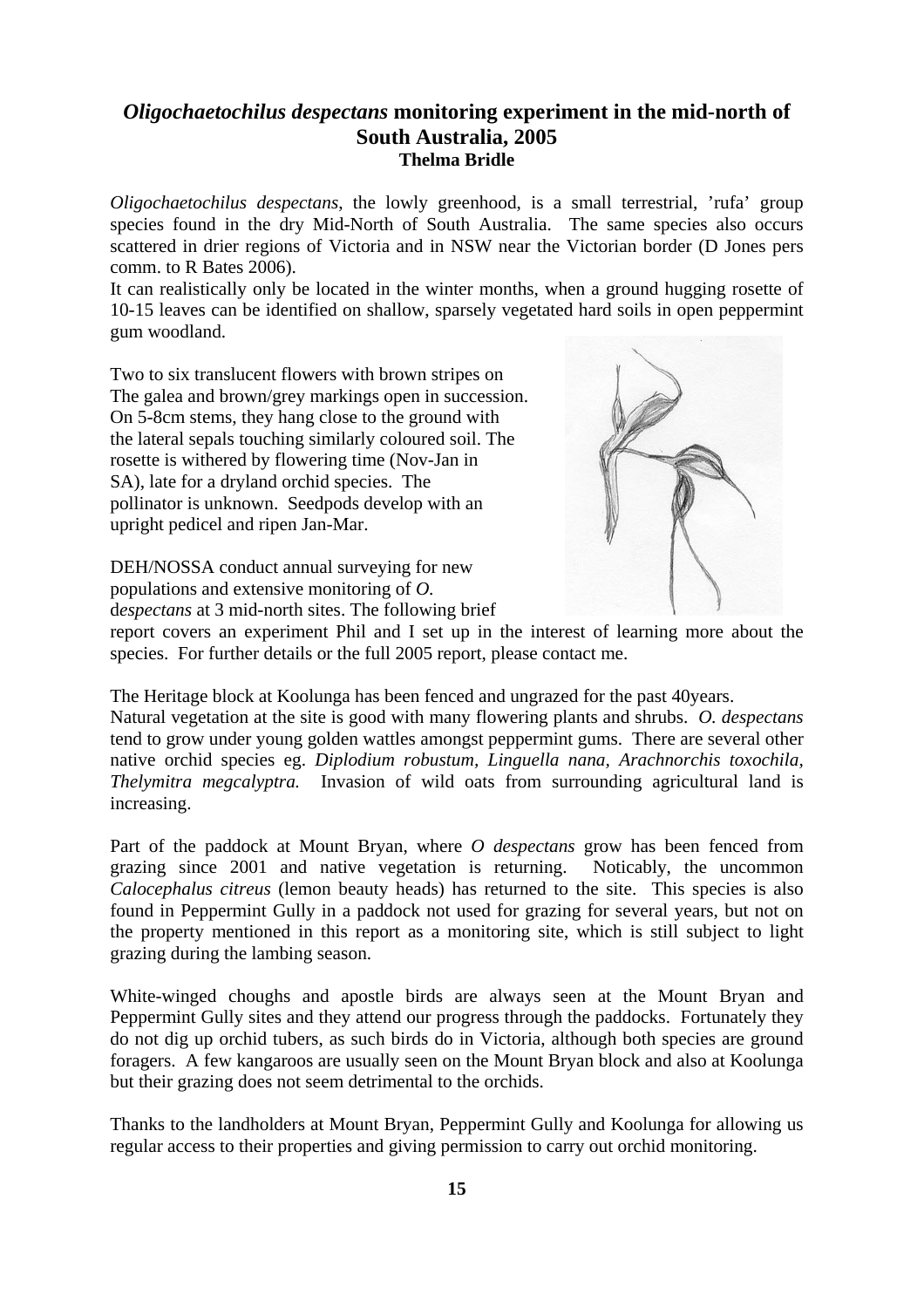South Australia experienced a very dry autumn/early winter in 2005. Different areas in the mid-north received rain at both differing times and in varying amounts during winter and spring. Although Mount Bryan and Peppermint Gully are only separated by a hill, rainfall in Peppermint Gully was good in June and again in spring, whereas Mount Bryan received a lesser amount, particularly from the June falls. 65km west, Koolunga lies in rain shadow. Winter rainfall was low and spring falls below average.

Five to six, metre square grids were set up at each of the 3 mentioned sites in 2003. These have been monitored since 3 times a year for *O. despectans* rosettes (end July), flowering (early Nov), flowers and seedpods (end Dec). A few plants within these grids have been monitored since 2001.

In 2005 a 17% increase in rosettes was recorded for Peppermint Gully, probably as a result of the good June rainfall. Flowering of the monitored *O. despectans* here rose from 9% in 2004 to 41% in 2005. Whilst plant numbers were slightly fewer at Mount Bryan than in 2004, flowering rate (33%) was equivalent, with the number of flowers per plant increasing from a mean of 3.6 to 5.6 and up to 8 flowers recorded from a single plant. Flowering at Koolunga, at 28%, was equivalent to 2004.

|             |                          | Total no. flowers & plants |       |        | Mean no.flowers per stem |      |  |
|-------------|--------------------------|----------------------------|-------|--------|--------------------------|------|--|
|             | 2003                     | 2004                       | 2005  | 2003   | 2004                     | 2005 |  |
| Koolunga    | $\overline{\phantom{a}}$ | 60/24                      | 82/24 | $\sim$ | 2.5                      | 3.4  |  |
| Parker, PG  | 21/8                     | 18/4                       | 92/21 | 2.6    | 4.5                      | 4.4  |  |
| Mount Bryan | 54/15                    | 52/14                      | 50/9  | 3.6    | 37                       | 5.6  |  |

Naturally pollinated seedpod production at Mount Bryan was excellent in 2005, with 50% of flowering plants developing mature pods. Two of these plants produced 2 seedpods. Some developing seedpods recorded at Koolunga in November subsequently aborted by early January, probably due to lack of moisture in the soil from the reduced rainfall.

With *O. despectans* monitored regularly for the past 3 years it was possible to commence tracking individual plants from year to year, which was the aim of this experiment. From data collected so far, some plants flower each year and some biennially. Flowers tend to occur on larger plants as determined by rosette diameter measurements recorded in winter. More data is required, especially on seedpod production as this is generally very low for the species  $\left($  <10%).

| <b>MONTOLOG, Tecurring Ongochaciochinis acspecians in in grius</b> |         |         |         |  |
|--------------------------------------------------------------------|---------|---------|---------|--|
| Number rosettes : number flowering : number seeding                |         |         |         |  |
|                                                                    | 2003    | 2004    | 2005    |  |
| Mount Bryan                                                        | 33:14:1 | 31:12:0 | 25:10:6 |  |
| Peppermint Gully                                                   | 27:7:0  | 23:4:0  | 23:13:0 |  |
| Koolunga                                                           | 44:27:2 | 52:18:1 | 48:14:1 |  |

Monitored, recurring *Oligochaetochilus despectans* in m<sup>2</sup> grids

The number of rosettes at Koolunga increased in 2004 with a number of small, nonflowering plants coming up in grids 3 and 4, sited close to a dense population of mainly small rosettes. There had been 2 seedpods in grid 4 during the 2003 season. The monitored rosettes were still not sufficiently mature to produce flowers in 2005.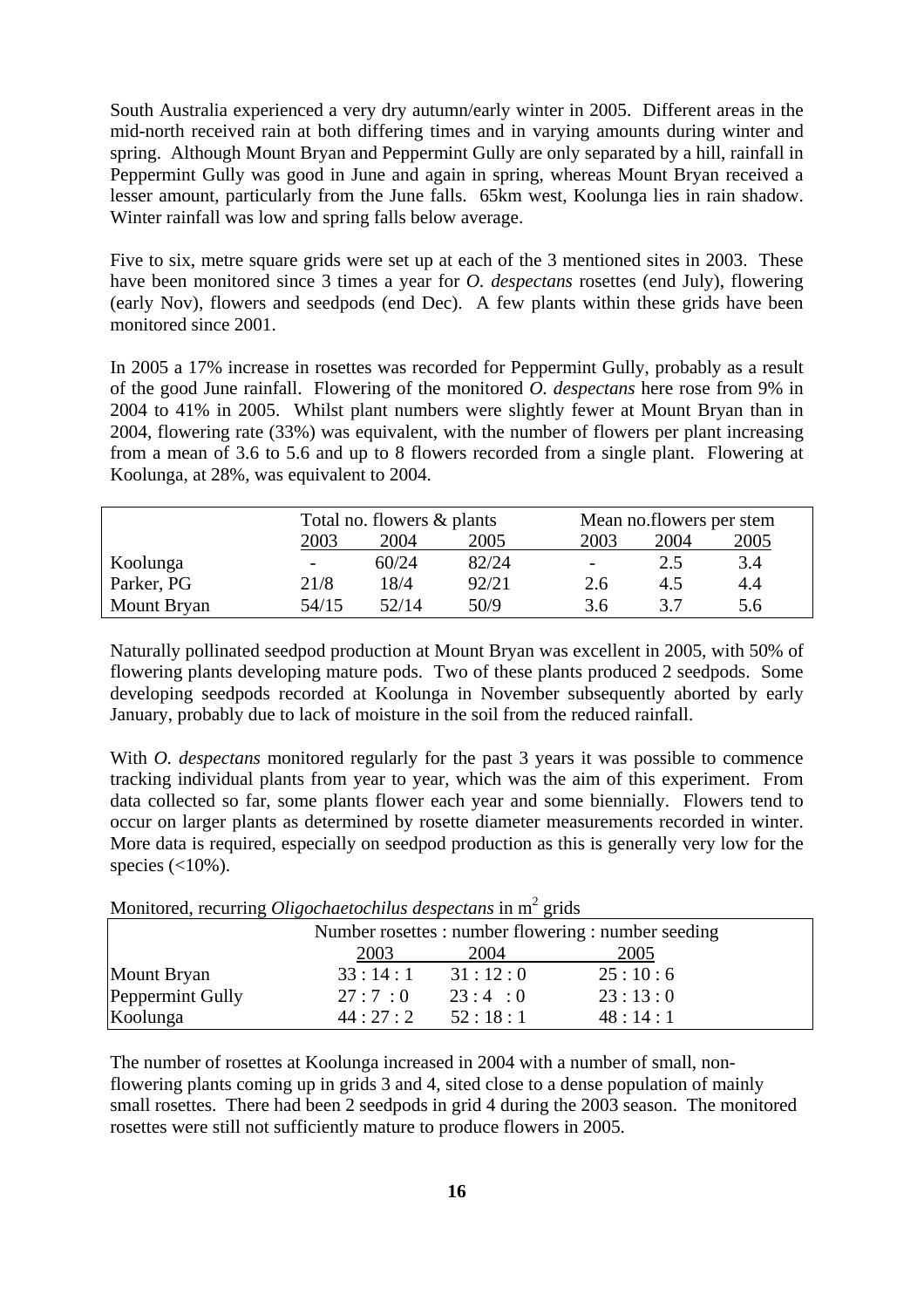|                                                                           | Mount Bryan | Peppermint<br>Gully | Koolunga |  |
|---------------------------------------------------------------------------|-------------|---------------------|----------|--|
| Rosettes 2003,4,5 not flowering                                           |             |                     |          |  |
| Annual flowering 2003,4,5                                                 |             |                     |          |  |
| Biennial flowering 2001,3 and 5                                           |             |                     |          |  |
| Biennial flowering 2003 and 5                                             |             |                     |          |  |
| Flowering 2003,4 not 5                                                    |             |                     |          |  |
| Flowering 2004 and 5                                                      |             |                     |          |  |
| Mature seedpod 2003 and 5                                                 |             |                     |          |  |
| Note: 2002 was a drought year with many buds aborting prior to monitoring |             |                     |          |  |

Phil and I are looking forward to future observations on *O. despectans* for several years to come in order to learn more of this survivor of harsh conditions.

# **Two new Spider Orchids for South Australia Bob Bates**

*Arachnorchis aurulenta* DL Jones and *A. interanea* DL Jones both new and both from Eyre Peninsula were described in the latest Orchadian.

Both have been known to NOSSA field trippers for many years and we are very pleased to have them named. Both of the species occur in and around the Gawler Ranges.

The first species, *A. aurulenta* is the most spectacular as it has 'long golden bayonet' shaped clubs on the sepals, in fact that was the tag name given to this species of damper fertile sands around salt lakes and granite rocks. The name '*aurulenta*' means adorned with gold. There is another un-named species with short yellow bayonet clubs on EP with the tag name of A. 'short golden bayonets'. This species occurs throughout central EP and it too may be named one day.

The second species *A. interanea* is one of several *Arachnorchis tensa* look-alikes.

It differs from *A. tensa* in its long sturdy stems, larger leaves and flowers a little like *A. tentaculata* yet it is a pastoral zone species found almost exclusively on the cool southern slopes of granite hills, especially in the Gawler Ranges where it grows under shrubs in cracks through the rocks, in gorges etc, in fact the name '*intraterranea*' may have been just as suitable as *A. interanea*. 'A. *interanea*' means "spider orchid of the inland".

Pictures of both may soon be seen in the *Arachnorchis* section of Orchids SA electronic on NOSSA's website which hopefully will be up and running next month.

# **Australian Native Plant Sale Wayville Pavilion Saturday 29 April 10am -5pm and Sunday 30 April 10am -4pm**